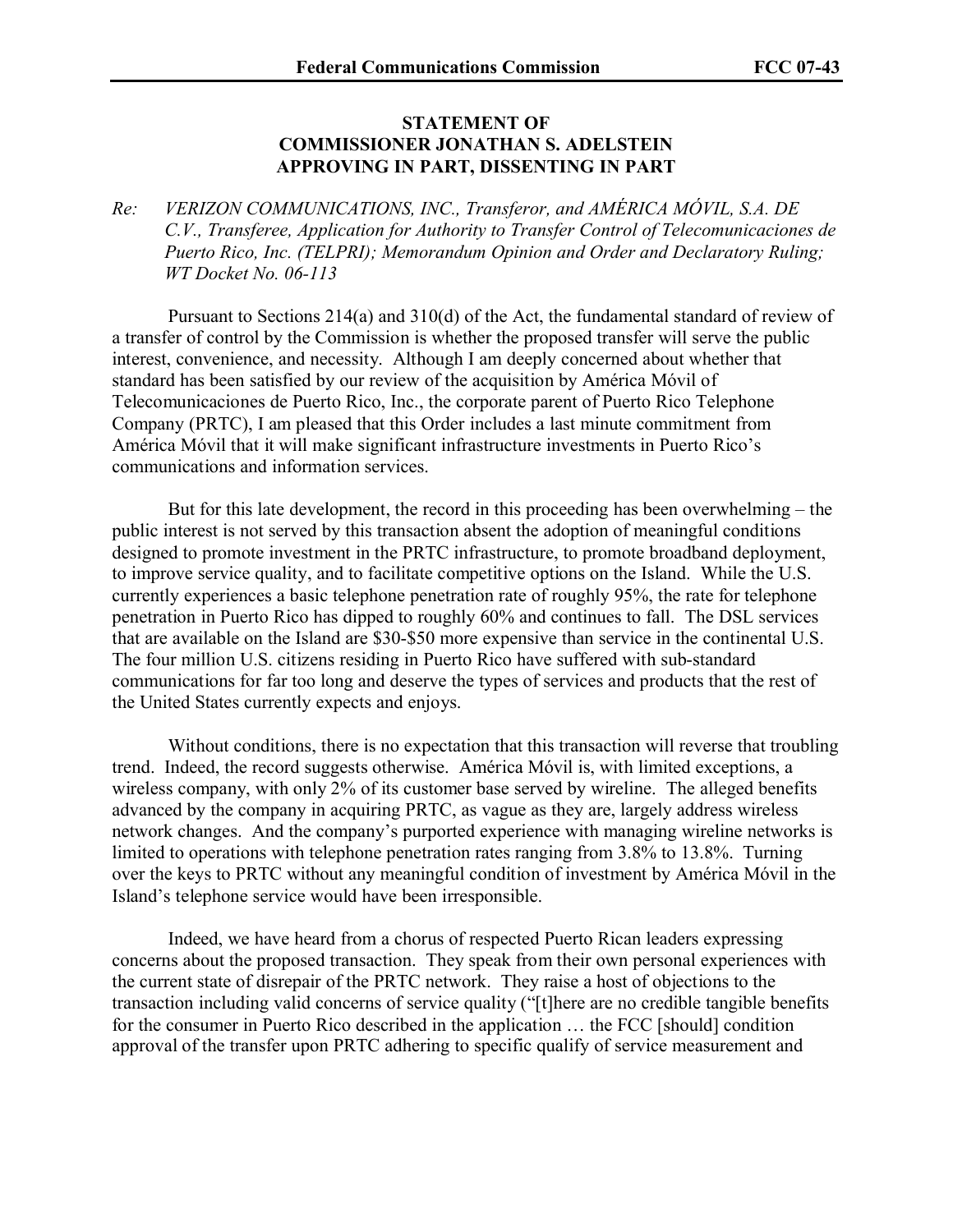reporting regulations"<sup>1</sup>), broadband deployment ("I have been particularly concerned about the need to promote investment in the Island's telephone infrastructure. … Such action by the FCC is necessary if the residents of Puerto Rico are to receive the benefits to be derived from the widespread deployment of advanced services"<sup>2</sup>), and national security ("national security could be in jeopardy if the FCC does not take the necessary precautions … the day-to-day wire-line communications of federal and local government agencies, including those concerned with national and local security, would be accessible to a foreign corporation"<sup>3</sup>). There are no special measures proposed by our national security agencies or the FCC to address these operational concerns. These are all serious issues and would have benefited from more attention than what we offer today.

We hear so much about promoting broadband deployment, but here the Commission has a specific opportunity to promote the public interest and to reverse the troubling decline of telecommunications services in Puerto Rico. Without conditions, this transaction would offer little in response to what some commenters have identified as a public crisis. Despite these grave misgivings, I am persuaded to approve the part of this Order that conditions approval on América Móvil's commitment to making a substantial infrastructure investment in Puerto Rico's communications and information services – one billion dollars over five years – and the Commission's decision to require the company to submit a written report on an annual basis describing the progress it has made in deploying infrastructure used to provide basic telephone and broadband services in Puerto Rico.

I appreciate the Chairman's willingness to work with Commissioner Copps and me to secure these infrastructure investment conditions. These provisions give modest hope to consumers that they may experience some change for the better, although the proof will be measured not in last minute conditions but in actual progress. Consumers would have been better served had this proposal been made earlier in this proceeding, with the opportunity for greater input. This Order and these conditions also would be improved if we were able to specify with greater detail how this infrastructure investment will be implemented, targeting efforts to revitalize the deteriorating network infrastructure and to expand service to underserved and rural areas. However, I find that, on balance, these conditions are worthy of support.

I also urge the Commission to engage in a more coherent effort to ensure that these conditions are fully implemented and that the benefits of high quality service are delivered to the citizens of Puerto Rico. I have seen little to suggest that the Commission has engaged in a thorough review of previous infrastructure commitments to improve telephone service on the Island. The troubling state of service in Puerto Rico should highlight the importance of doing more rigorous job of oversight going-forward.

<sup>&</sup>lt;sup>1</sup> Telecommunications Regulatory Board of Puerto Rico, Petition to Deny of the Telecommunications Regulatory Board of Puerto Rico at 2 (July 14, 2006).

<sup>2</sup> Letter from Hon. Luis G. Fortuño, U.S. Member of Congress, to Chairman Kevin J. Martin, Federal Communications Commission (August 11, 2006).

<sup>&</sup>lt;sup>3</sup> The Honorables Kenneth D. McClintock and Orlando Parga, Senators of Puerto Rico, Motion to Address Public Interest Concerns at 5 (July 13, 2006).